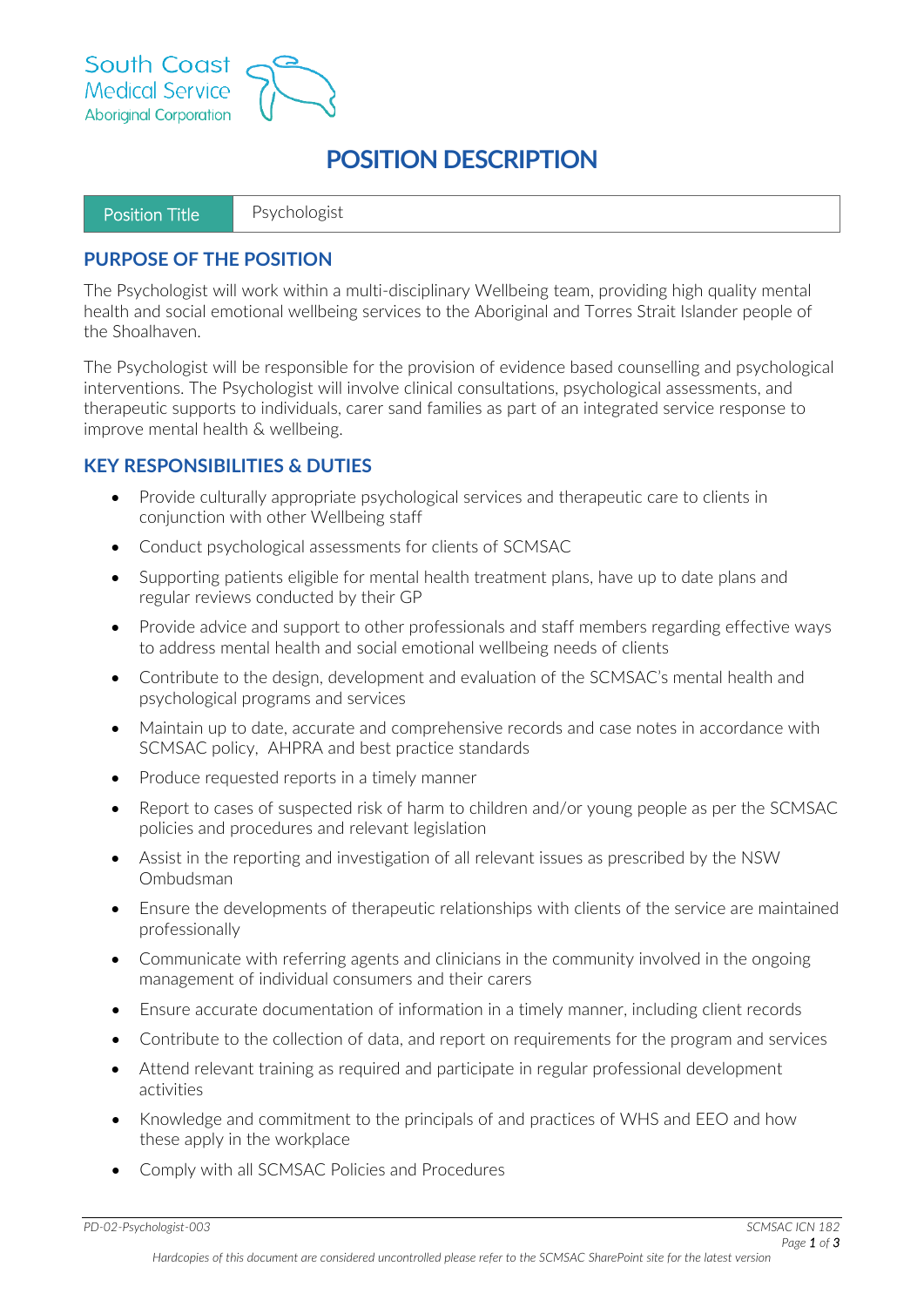• Undertake any other duties, consistent with skills and experience, as directed by the CEO or delegate

## **KEY PERFORMANCE AREAS**

- Service Delivery
- Client/Patient Care
- Data Collection and Reporting
- Stakeholder Engagement and Collaboration
- Continuous Quality Improvement, Risk Assessment & WHS

## **KEY COMPETENCIES**

### **Qualifications, Knowledge and Experience**

#### Essential

- Bachelor's Degree in Psychology
- Full registration with the Australian Health Practitioner Regulation Agency (AHPRA) and the Australian Psychological Society (APS)
- Demonstrated knowledge of current issues, standards and trends in the delivery of mental health, and social emotional wellbeing services to Aboriginal people
- Demonstrated experience or understanding of health and wellbeing issues affecting Aboriginal and Torres Strait Islander people, including a demonstrated awareness of and sensitivity to Aboriginal culture and history
- Excellent interpersonal skills with the ability to work with a broad range of people from a variety of backgrounds and experiences as well as highly developed verbal and written communication
- Demonstrated ability to maintain absolute confidentiality regarding patient and practice information
- Demonstrated computer proficiency, including the use of Microsoft Office applications, clinical record and data management systems and software, as well as proficiency in report writing and demonstrated ability to develop, organise and maintain clinical records and reports in a timely manner
- Demonstrated advanced practice skills and an ability to undertake Psychological testing and assessments covering a broad range of presentations
- Knowledge and ability to use evidenced based psychometric assessment tools, including the capacity to provide psycho-educational and therapeutic group programs to parents, children and family groups
- Ability to develop and implement treatment and recovery plans for individuals, groups and families as required
- Clear Working with Children, Working with Vulnerable People registration and National Police History Check
- Current Driver's License

### Desirable

*PD-02-Psychologist-003 SCMSAC ICN 182*